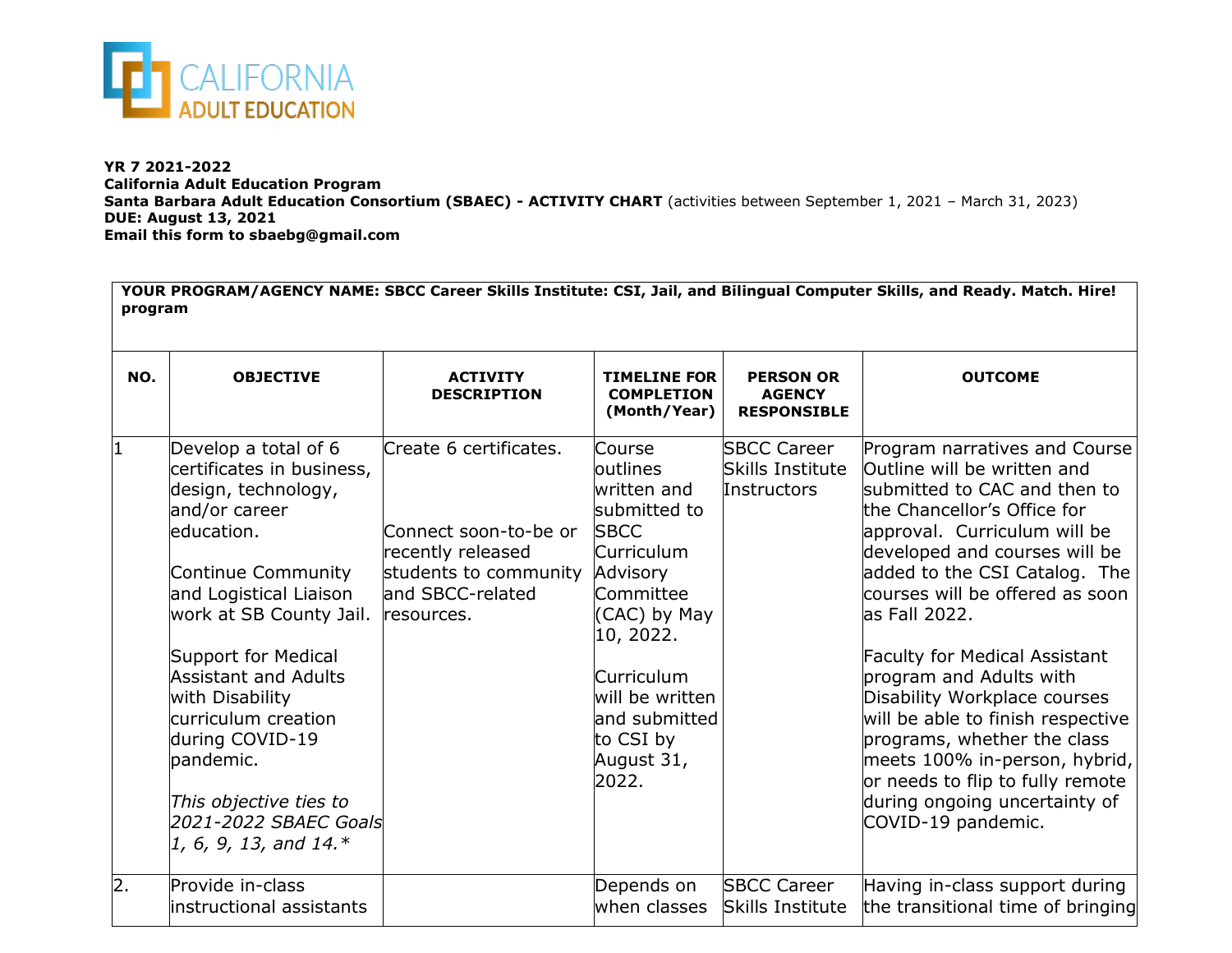|    | to facilitate with<br>returning to in-person<br>classes.<br>This objective ties to<br>2021-2022 SBAEC Goals<br>1 and 6. $*$ |         | will resume in-<br>person. |                                         | students back to campus will<br>result in greater student<br>retention.                                                                                                                                                                                                                                                                                                                                                                                                                                                                                                                                    |
|----|-----------------------------------------------------------------------------------------------------------------------------|---------|----------------------------|-----------------------------------------|------------------------------------------------------------------------------------------------------------------------------------------------------------------------------------------------------------------------------------------------------------------------------------------------------------------------------------------------------------------------------------------------------------------------------------------------------------------------------------------------------------------------------------------------------------------------------------------------------------|
| β. | Ready. Match. Hire!<br>program and                                                                                          | Ongoing | Ongoing                    | <b>SBCC Career</b><br>Skills Institute. | Expanding CSI pilot to include<br>all SBCC Noncredit students.<br>Goal for each student served is<br>to result either in employment<br>or taking additional SBCC<br>Credit/Noncredit courses.<br>After meeting with a career<br>counselor and assessing career<br>goals, an individual often<br>realizes that additional<br>education or skills training is<br>needed before pursuing a<br>certain career path.<br>The career counselor both<br>helps student to connect to<br>next academic steps and also<br>works with student to find<br>employment in the same field<br>in which they are interested. |
|    | Employer Engagement Fall 21 and Spring 22                                                                                   |         | By June 30,<br>2022        |                                         | Employer Engagement:<br>Outcome to strengthen ties<br>with 5 strongest employers, re-<br>engage 5 pre-COVID 19<br>employer partners, and engage                                                                                                                                                                                                                                                                                                                                                                                                                                                            |
|    | This objective ties to<br>2021-2022 SBAEC Goals<br>6, 7, and 11. $*$                                                        |         |                            |                                         | 5 new employer partners in<br>Carpinteria and Goleta.                                                                                                                                                                                                                                                                                                                                                                                                                                                                                                                                                      |